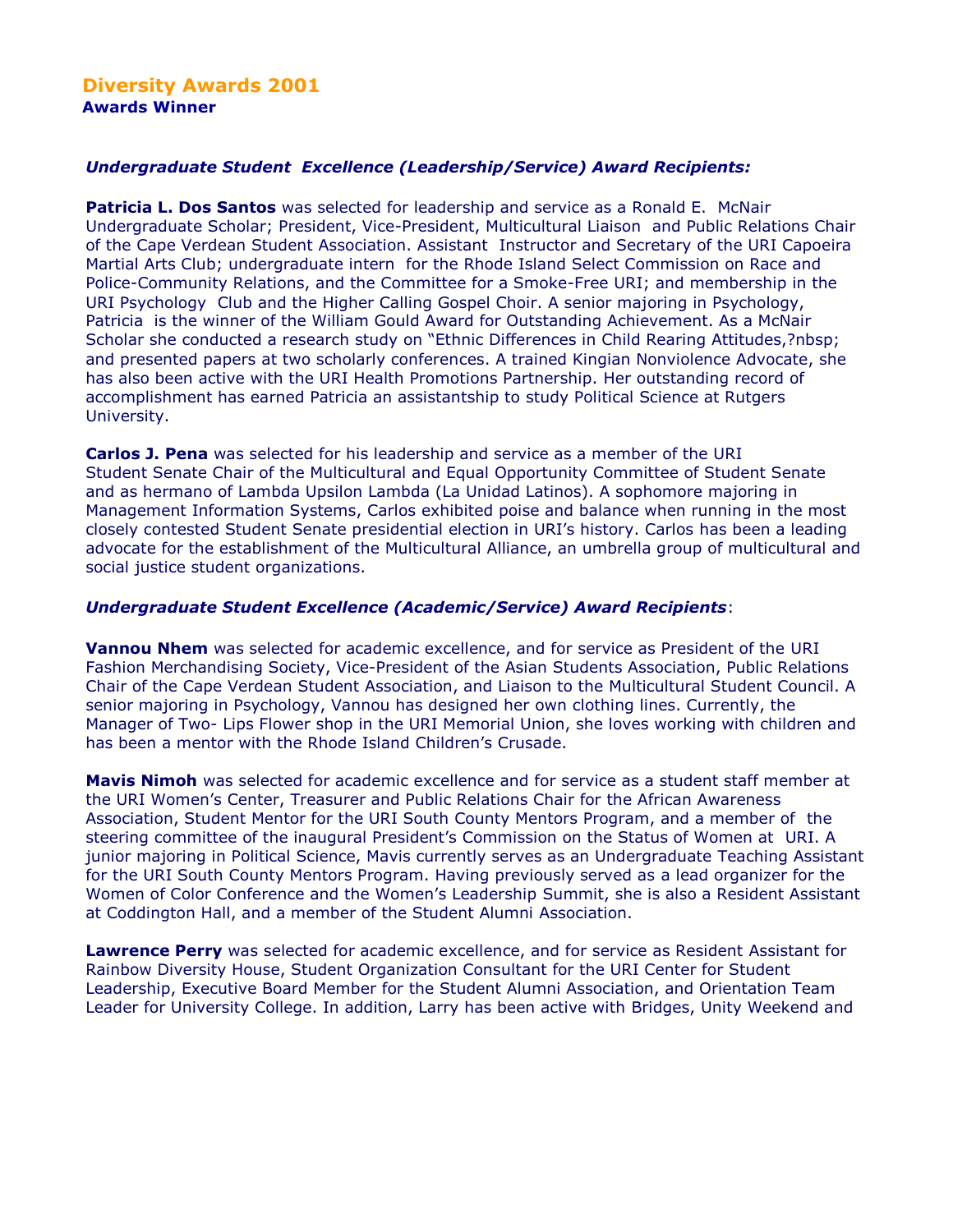the URI Hunger Center. A senior majoring in Marketing, Larry is a 2001 winner of the E. Robert Rainville Award for Student Leadership.

## *Undergraduate Student Excellence (Artistic/Cultural) Award Recipients:*

**Pedro J. Malave** was selected for his artistic expertise and cultural leadership on campus. Known as "AKUWRIT,?he practices an inclusive form of hip-hop culture that is idealistic, seeks authenticity, and advocates for youth issues. Active in Brothers United for Action, Pedro helped to organize an open mic against arming the URI campus police, and participated in the Multicultural Center Poetry Slams, the URI Annual Talent Show, the Uhuru SaSa Culture Fest, and the Artists Against Racism Rally. He is the performer featured in the commercial advertisement developed by the Committee for A Smoke Free URI. A sophomore majoring in Psychology, Pedro has brought excellent publicity to the state and university through his youth leadership and advocacy. Sponsored by the Carriage House Center for the Arts, he attended the American Legacy Foundation's inaugural youth conference against tobacco. Recognized for his leadership he was asked to extend his stay in Washington D.C. to hone his skills as a trainer and media spokesperson, and to help lead a national youth movement against tobacco. Subsequently he attended the Truth Summit in Seattle, Washington and took part in a six-week, 27-city caravan to combat teen smoking.

### *Student Organization Excellence (Leadership/Service) Award Recipients:*

**The Psychology Club** was selected for leadership and service because of their efforts to include students across lines of identity and discipline. Skillfully advised by Dr. Su Boatright-Horowitz of the Psychology Department, members presented scholarly papers on multicultural issues at conferences such as the Eastern Psychological Association and the Greater New York Conference of Psychological Research; and events, such as the URI Undergraduate Research Colloquium. Open to students from all departments, the Psychology Club has afforded interested students the opportunity to learn research methods and to present research papers. Diverse students have served in leadership positions. Among their programs are the Faculty Coffee Hour, various symposia, poster presentations, recruiting events, graduate school workshops, and award ceremonies. Students from the Psychology Club were instrumental in organizing the recent Candlelight Vigil in support of a gay student at URI.

**National Society of Black Engineers (NSBE) and the Society of Hispanic Professional Engineers (SHPE)** were selected because of the quality and quantity of their collaboration with each other. The competitive behaviors that inhibit collaboration between many student organizations have been largely transcended by SHPE and NSBE. During February 2001, NSBE organized a high-quality series of weekly learning experiences in commemoration of Black History Month. SHPE members attended about as frequently as NSBE members. The highlight of the series was the lecture, "What Prospective Engineers Need To Know About Changes In The Profession Caused By The New Economy? presented by Dr. Wole Soboyejo, Princeton University's only tenured and full professor of color. After meeting Dr. Soboyejo at the national NSBE convention, Igor Garcia and Ben Wesley of NSBE asked that he come to campus and he did! In addition, NSBE and SHPE have represented the university effectively at regional workshops sponsored by the New England Board of Higher Education. The collaboration between the two reflects the multicultural model for student organizations in the  $21<sup>st</sup>$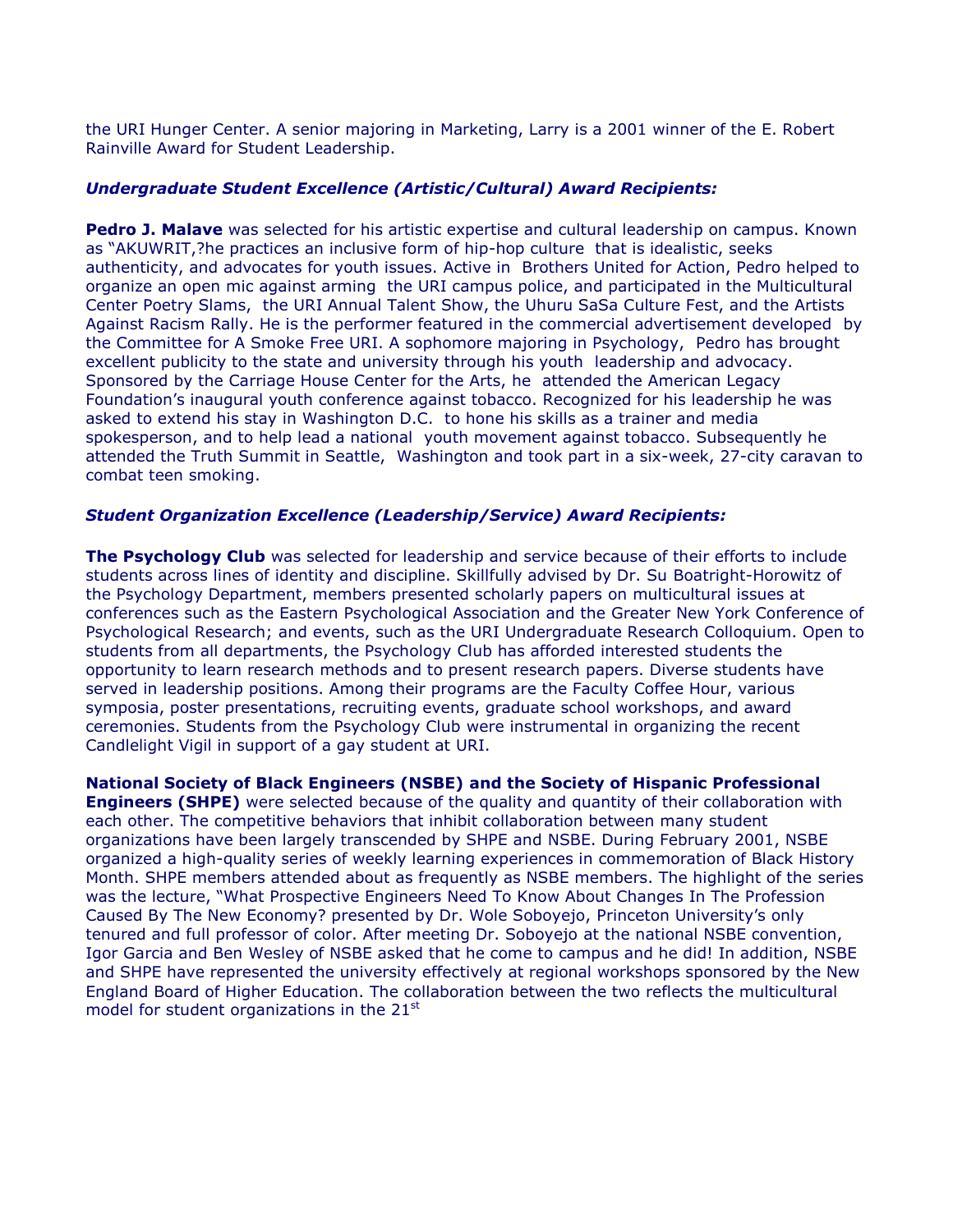# *Staff/Administrative Excellence (Leadership/Service) Award Recipients: N/A*

### *Lifetime Acheivement Award: N/A*

### *Graduate Student Excellence (Academic/Service) Award Recipient*s:

**Christine F. Volpe** was selected for her leadership and service in developing links between the URI Writing Center and students from Special Programs for Talent Development, and for her academic research on multiple intelligences. Responsible for hiring work-study student staff, she chose to diversify her hires by recruiting TD students. The result has been a more welcoming environment at the Writing Center, and a diverse, expanded client base. A graduate student in English, Christine is participating in a research study designed by the Writing Center and funded by the URI Foundation. Countering the deficit model of learning that underlies much research on underrepresented students, she seeks to improve writing skills by incorporating new tutoring strategies based on the learning styles of students whose intelligences are often non-linguistic. In both her service and her dissertation research, Christine has demonstrated inclusivity and creativity.

**Silas O. Pinto** was selected because of his leadership and service in teaching and promoting the practice of Capoeira, a Brazilian martial arts form of African origin. Under Silas?leadership, the URI Capoeira Club, which he founded, has experienced explosive growth. Founded on September 13, 1996, the Capoeira Club was recognized by the URI Student Senate in October 1997. Since 1996, 175 students have participated in the weekly rehearsals. Capoeira has staged performances in Providence, Pawtucket, and South Kingston. On April 28, 2001, Capoeira will host a Martial Arts Fest in Edwards Auditorium, featuring students from universities in Rhode Island, Massachusetts, and Connecticut. A graduate student majoring in Psychology, Silas is a previous winner of a Diversity Award for his undergraduate activities. Currently, he is a Residence Hall Assistant Director for Heathman Hall, and teaches Capoeira classes at the New Wave Karate School in Providence. He is engaged in training for the Cape Verdean Karate Team for the 2004 Olympics.

#### *Faculty Excellence (Academic/Service) Award Recipients:*

**Dr. Alfred G. Killilea** was selected for his leadership and service in founding and implementing the innovative URI South County Mentors Program, and in chairing the Truman Scholarship Committee. One of the most successful strategies for improving local town-gown relations, the Mentors Program provides URI students the opportunities to exercise and enhance interpersonal and leadership skills in interacting with high school youth. A professor of Political Science, and Co-Director of the John Hazen White Center, Dr. Killilea has also chaired the Truman Scholarship Committee since 1990. Under his leadership, a number of diverse students have won the \$30,000 awards to encourage study and commitment to public service, including Elise Mussington, URI¡¯s first African-American winner; Daryl Finizio, URI¡¯s first openly gay student body president; Shelly Costa, a Portuguese-American now studying math education for girls in a PhD program; and John Di Muro, who led a campaign to protect a local AIDS house from destruction, and who currently leads the all-male Grace Church Choir in Providence. In addition, Al Killilea was a 1999 Multicultural Center Faculty Associate.

**Dean Ruth Waldman** was selected for her leadership and service in coordinating a health care and education outreach program to the Dominican Republic; and in nominating and sponsoring Nursing students for the Ronald E. McNair Scholars Program. An Assistant Dean in the College of Nursing, she received a grant to develop the outreach program to the Dominican Republic and